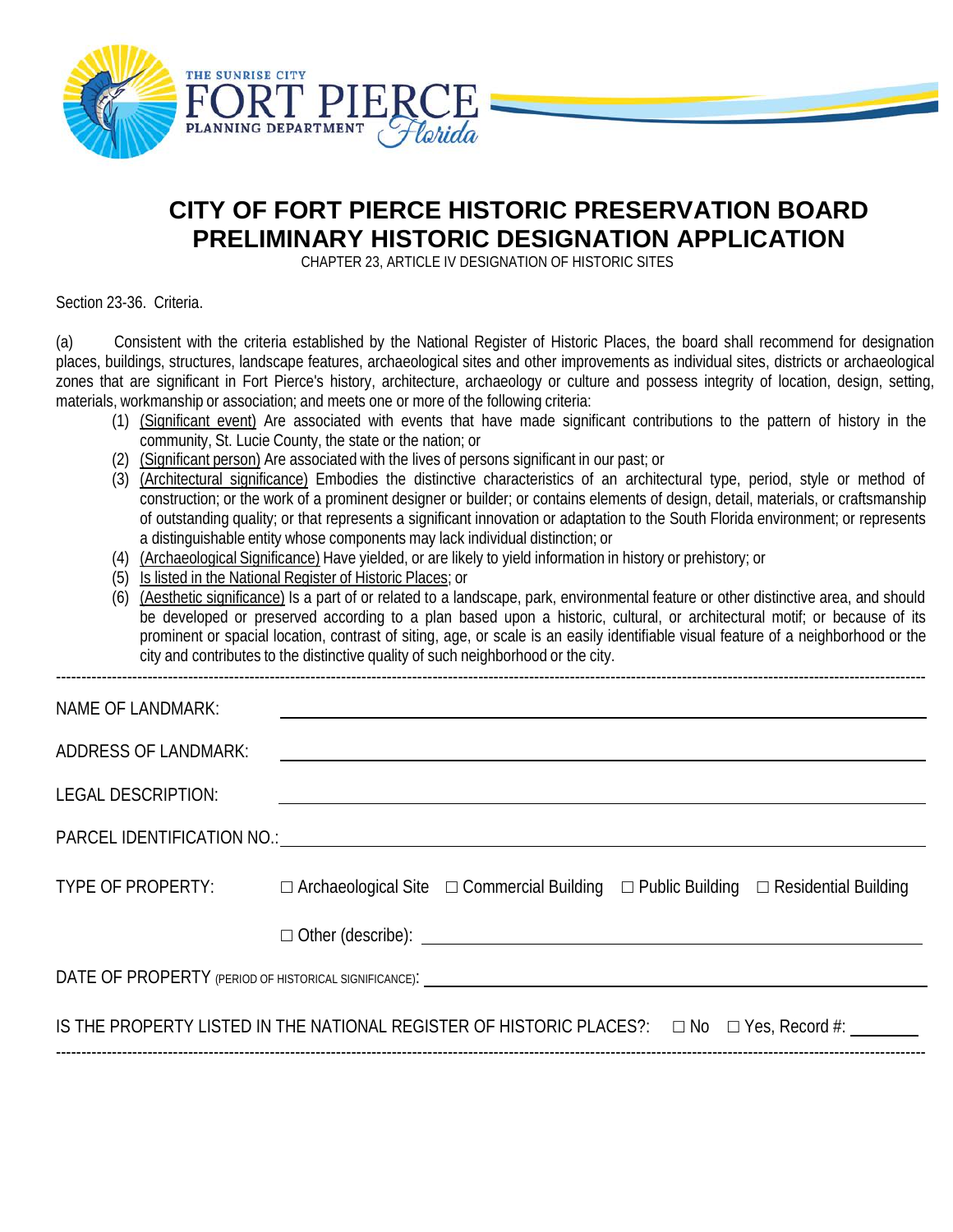## HISTORY OF THE SITE

Please give an explanation as to why this property is historically, culturally, architecturally, or archaeologically significant and how the property fulfills the criteria for designation (Section 23-36). Use additional paper if necessary.

The following information should be included, if known:

| <b>CURRENT CONDITION OF THE SITE:</b> | $\Box$ Excellent | $\Box$ Good | $\Box$ Fair | $\Box$ Poor |
|---------------------------------------|------------------|-------------|-------------|-------------|
|                                       |                  |             |             |             |